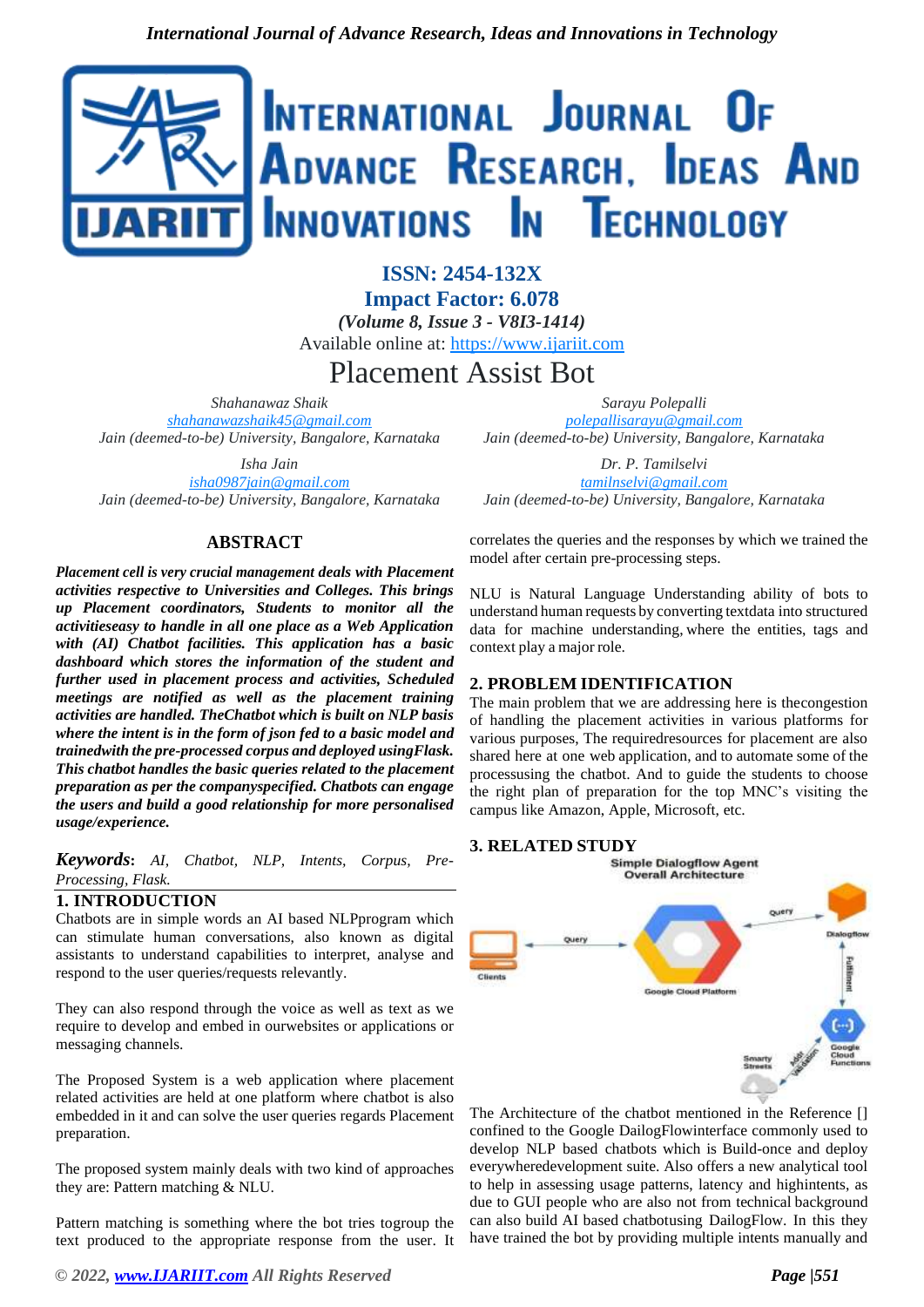# *International Journal of Advance Research, Ideas and Innovations in Technology*

giving related responses which, the model will randomly exhibit as a response.

The other related study was on chatbots for educationsystem had an architecture mentioned in the Reference [], Where the input sentence is taken and pre-processing steps like Normalization & Tokenization happens later this processed data is sentfor POS tagging i.e., Parts of Speech tags assigned toeach word and been parsed for Rule matching. In thisstep the corpus fed to database is taken considerationand matches the response and applied rule matchingalgo to find the best match response.



The other Related study was on Recruitment & Placement drive Support System where the main moto is to implement an application for students to understand the recruitment process in colleges and upgrading the idea of surfing the recruitment process. More like an application to send and receive information about the drives taking place in campus.The working of the system is divided as per the roleof the user differs from Student, TnP Campus, and the admin, different modules are introduced to solve with the related data required to be accessed from the database directly and present it to the user. Theupgrade or the catch we took from this related paperwas to automate the process and to build a pro-activechatbot and to improve the efficiency of the bot.

## **4. MODULES IN PROPOSED SYSTEM**

The Proposed system is a web application composedwith mainly four modules to make it ease to handle every task related to the placement.

• **Placement Calendar & Events:** This module takes care of the individuals calendarregards the placements happening like to record the events he/she should be part of & also to make a note of Interviews or anyCoding tests that are part of recruitment process in the particular enrolled company. This module uses JavaScript to store the events that are added by the user in the database and to create an alert.



• **Training Activities:** This module is responsible for the training activities to be held at one place and provides the required "Alumni Experience" and also the required study material for to prepare for placements in the spot of soft skills as well.

|                                           |                                                                        |                                                         |                                                                                  | ۵ |  |
|-------------------------------------------|------------------------------------------------------------------------|---------------------------------------------------------|----------------------------------------------------------------------------------|---|--|
|                                           | Manasvi Trivedi 10<br>14Th Future<br>Triggers, Several Life, Tarms and | Assure Chass rates in mousing (East East East & Britis) | $Y = -1$<br>page 19th Strength Avilla<br>$C = 100000$                            |   |  |
| since.<br>AND THEFT IS OF RELEASE BY<br>- |                                                                        | $-22.4$<br><b>ALLINESS</b>                              | <b><i><u>SEREGARE AND</u></i></b><br>A 1944 West Product Edit and Art Annual St. |   |  |
|                                           |                                                                        |                                                         | $-$                                                                              |   |  |
|                                           |                                                                        |                                                         |                                                                                  |   |  |

• **Personal Dashboard:** This module has apersonalised view of your data required for placement and makes it easier to send anapplication to the company for the job role just in a click without entering your dataagain and again.

|                    |                                                                                                                                                                                                                                                                                                                                                                                              | <b>Placement related Student</b><br><b>Details Entry</b> |                                                                                                  |
|--------------------|----------------------------------------------------------------------------------------------------------------------------------------------------------------------------------------------------------------------------------------------------------------------------------------------------------------------------------------------------------------------------------------------|----------------------------------------------------------|--------------------------------------------------------------------------------------------------|
|                    | Severator                                                                                                                                                                                                                                                                                                                                                                                    | <b>USH</b><br>Aur Liting                                 | <b>Uployd Finance</b><br>planed group Commercia and bad<br><b>Newcome the five services that</b> |
| <b>Indurance</b>   | 10th W.                                                                                                                                                                                                                                                                                                                                                                                      | <b>1945 W</b>                                            | composites in Juli Screen<br><b>There</b>                                                        |
| shah 43-ingmel.com | $-22$<br><b>BRECH COPA</b>                                                                                                                                                                                                                                                                                                                                                                   | ex con<br><b>Carnet offers</b>                           |                                                                                                  |
|                    | $\frac{1}{2} \left( \frac{1}{2} \frac{1}{2} \frac{1}{2} \frac{1}{2} \frac{1}{2} \frac{1}{2} \frac{1}{2} \frac{1}{2} \frac{1}{2} \frac{1}{2} \frac{1}{2} \frac{1}{2} \frac{1}{2} \frac{1}{2} \frac{1}{2} \frac{1}{2} \frac{1}{2} \frac{1}{2} \frac{1}{2} \frac{1}{2} \frac{1}{2} \frac{1}{2} \frac{1}{2} \frac{1}{2} \frac{1}{2} \frac{1}{2} \frac{1}{2} \frac{1}{2} \frac{1}{2} \frac{1}{2}$ | Christi allona and<br><b>ACCAL</b>                       |                                                                                                  |
|                    | <b>Tarry Details</b>                                                                                                                                                                                                                                                                                                                                                                         |                                                          |                                                                                                  |

Assist Bot: This is a dedicated module where the chatbot is deployed as a webpage which takes user requests as text format andresponds back with the matched and relevant response from the intent file provided.



# **5. METHODOLOGY**

Basically, in the process of building a chatbot we have implemented both the Chatterbot library as well as the user defined Chatbot to analyse and contrast the differences.

### **Using Chatterbot Library:**

ChatterBot is a Python library which makes easy to develop a software to engage in digital conversations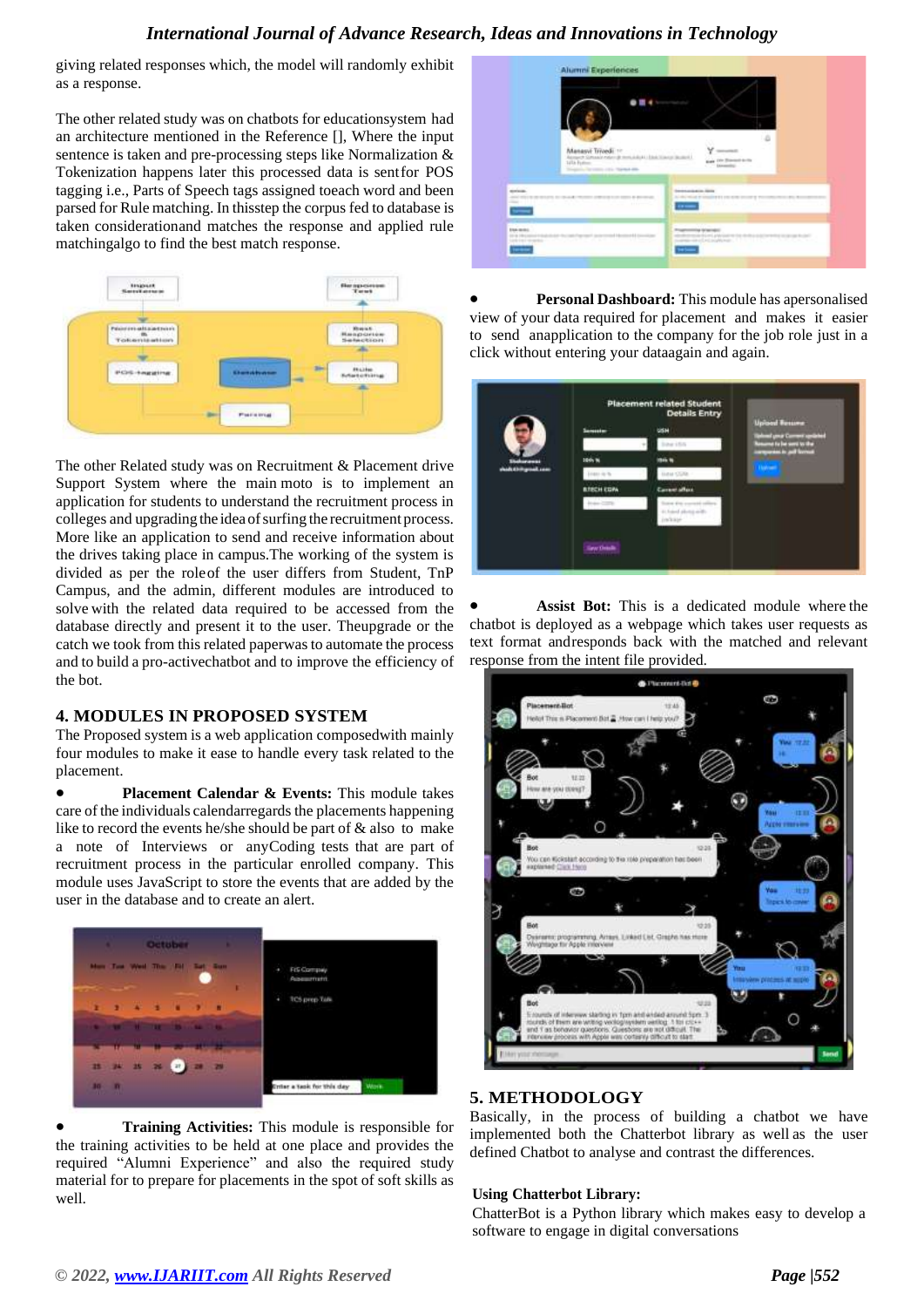# *International Journal of Advance Research, Ideas and Innovations in Technology*

An untrained example of ChatterBot starts off and not using a expertise of how to speak. every time a person enters a announcement, the library saves the textual content that they entered and the text that thestatement become in response to. As ChatterBot getsextra enter the quantity of responses that it is able torespond and the accuracy of every response on the subject of the enter assertion boom.

The program selects the closest matching response by using looking for the nearest matching known announcement that fits the enter, it then chooses a reaction from the selection of known responses to that statement.



## **Process flow of Chatterbot**

We have deployed it using Flask a lighter frameworkto deploy web applications. We have trained thechatterbot with manual corpus in. yml format whichconsists of the preparation guides as well as required information for the Interview preparation of that respective company.

### **Using User Defined Chatbot:**

Before providing the model with the data thatis intent file in our case, it should be undergone some preprocessing steps which define the chatbot performance. For which we used nltk module and with the help of punkt and wordnet packages as reference

Wordnet is lexical database used for Englishlanguage, which

helps with understanding ofthe words present in the corpus like with the meanings, antonyms, synonyms and more.

Punkt is used for tokenizing the text andmake a list of sentences using unsupervised learning algo for building abbreviations collection and words for startssentance

The corpus then has undergone tokenizing and lemmatized after ignoring the words which end with '?'. '!'. Now the training data is prepared with the pattern words that to be matched within the corpus, and the words with its respective classes are stored using pickle.

This preprocessed corpus is now fed to the model of structure mentioned below in 2a) for which we have used SGD as an optimizer.

.

| Layer (type)        | Output Shape | Param <sub>#</sub> |  |
|---------------------|--------------|--------------------|--|
| dense 8 (Dense)     | (None, 128)  | 2432               |  |
| dropout_7 (Dropout) | (None, 128)  | 0                  |  |
| dense 9 (Dense)     | (None, 64)   | 8256               |  |
| dropout_8 (Dropout) | (None, 64)   | 0                  |  |
| dense 10 (Dense)    | (None, 4)    | 260                |  |

### **2a) Model Architecture**

- After the model has been successfully trained with the corpus, we save the model weights and its structure with h5 extension to be further used in processing the response of theuser query
- In the processing of user query we clean up the sentence received and predict the response from the intent file after applying BOW(Bag Of Words) model to the query asked. And generate a respective response randomly from the intent matching its tag andpattern.
- This is further deployed as a web applicationusing Flask and the architecture followed is mentioned below in 2b.

### **2b) Flowchart of Application**



## **6. RESULTS & CONCLUSION**